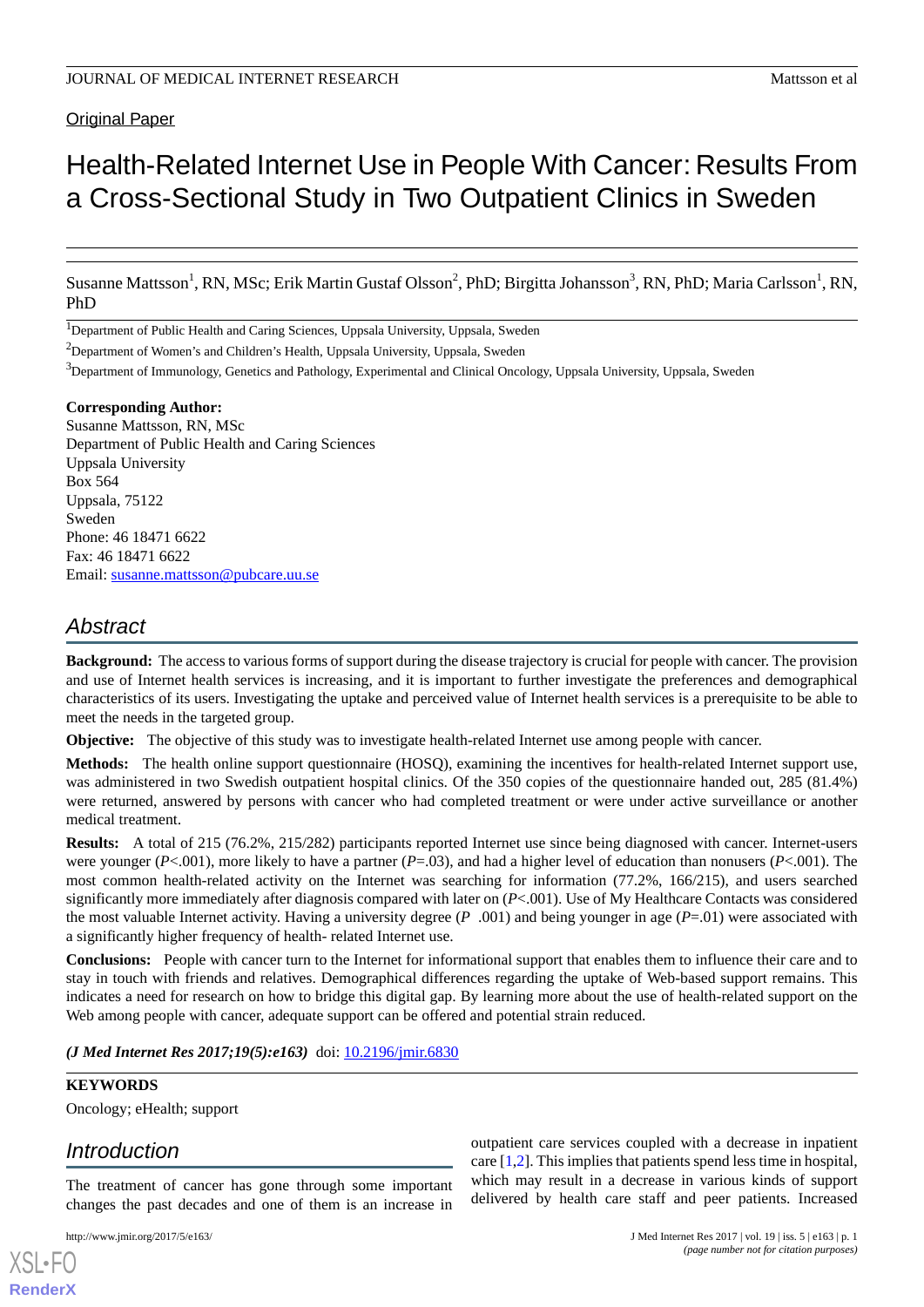### JOURNAL OF MEDICAL INTERNET RESEARCH MATTER AND THE MATTER OF ALL AND MATTER OF ALL AND MATTERNET RESEARCH

outpatient care may be beneficial for patients who can spend less time at the hospital and even from an economic perspective, but presents challenges regarding the coordination of cancer care [\[3](#page-7-2)]. At the same time, the development toward a more empowered, self-determined, and partaking patient is continuing [[4\]](#page-7-3).

Internet-based technologies such as patient portals, websites, and apps managed by health care institutions, have been recognized as a significant lever to improve cancer care coordination [\[5](#page-7-4)]. Internet delivered support may also be a tool to increase patient empowerment [[6\]](#page-7-5) and has been found as cost effective as well as an important factor in reducing the need for support from the health care system [\[7](#page-7-6)].

The use of the Internet as a source of support is a trend that has increased rapidly among cancer patients during the past decade [[8\]](#page-7-7). Motives for using the Internet as a source of support among patients with cancer are ease of communication and access to the most up-to-date information and peer support [[9,](#page-7-8)[10](#page-7-9)]. The Internet offers a wide range of websites delivering different kinds of support. In addition to searching for health information on the Web, people with cancer visit online peer support networks, blogs, and social networks [\[11](#page-7-10),[12\]](#page-8-0). This has been found to be a valuable source of social support [[13\]](#page-8-1). Social support is associated with a better health-related quality of life, fewer stress symptoms, and better health [[14-](#page-8-2)[16\]](#page-8-3), and might reduce anxiety and depression symptoms and increase quality of life in people with severe diseases such as cancer [\[17](#page-8-4),[18\]](#page-8-5).

The access to the Internet in Europe has increased significantly during the past decades and is high in the Northern countries [[19\]](#page-8-6). However, health-related Internet use is affected by sociodemographic characteristics such as age, gender, education, and civil and socioeconomic status, which should be further addressed in future research [[20\]](#page-8-7). More knowledge is needed regarding cancer patients' current use and appreciation of the Internet as a tool for health-related support, since these patients are generally older which indicate a barrier for Internet use [[3](#page-7-2)[,20](#page-8-7)].

Due to potential long lasting effects of the disease and treatments, people with cancer are at a higher risk for comorbidities and psychosocial problems throughout their life [[21\]](#page-8-8). An understanding of how this heterogeneous group uses the Internet for available health-related support may increase the possibilities to offer adequate interventions of Internet-based support to alleviate potential distress.

This study aims to investigate health-related Internet use and the perceived value of this among people with cancer. A further aim is to describe the incentives for Internet use and to explore associations between Internet use and medical and demographic variables.

### *Methods*

### **Sample and Procedure**

A convenience sample of persons with cancer was included from November 2014 to February 2015. Subjects were consecutively recruited at a scheduled visit to an oncology or

urology outpatient clinic at a university hospital in Sweden. The inclusion criteria were an age of 18 years or older and completion of the initial treatment (surgery, chemotherapy, radiotherapy) or currently undergoing either hormone treatment, active surveillance or other medical treatment. This was in order for them to have gained some perspective on how they had used the Internet after being diagnosed. Exclusion criteria were inability to understand Swedish, cognitive impairment, or participation in an ongoing Internet-based intervention (U-CARE) at the hospital that could influence the reported use of support on the Internet [[22\]](#page-8-9). Eligible patients were identified through the clinic visit list, approached, and handed the questionnaire in the waiting room. They were given oral and written information about the study and could choose to complete the questionnaire at the clinic or at home and return it by mail in a prepaid envelope. Consent to participate was implied by completion and return of the questionnaire.

Ethics approval was granted by the regional ethical review board in Uppsala (2013-11-20; diary number 2013/436).

#### **Data Collection**

The first question in the questionnaire asked about whether the patients had used the Internet. The group of Internet users was defined as the group who reported that they had used the Internet on a computer, mobile phone or a tablet, at least once or twice since being diagnosed with cancer. Internet users were asked if they had visited information sites; social media sites such as Twitter, Facebook, and Instagram; discussion forums and blogs regarding health, diseases, treatments, lifestyle or similar; and whether they had created their own blogs and/or discussion threads and/or commented on others. The questions were rated from 0=never, to 1=once or twice ever, 2=at least once a year, 3=at least once a month, 4=at least once a week, and 5=daily or almost daily. Subjects were further asked a question about the use of an eHealth service (My Healthcare Contacts) that allows patients to request, cancel, or reschedule appointments; read their medical record; and renew their prescriptions. This question was rated from 0=never, to 1=sometimes, and 2=several times. The questions regarding the frequency of using the apps were asked in relation to both the time immediately after diagnosis, and later on. All patients gave their own definition of how long the time immediately after diagnosis was. How valuable they considered the use of different apps to handle their health situation was, was rated on a scale ranging from 0=not valuable at all, to 10=very valuable.

The incentives for Internet use were investigated using the health online support questionnaire, (HOSQ) [\[23](#page-8-10)]. The HOSQ was developed and primarily tested in two Swedish samples (one nonclinical sample and one clinical cancer sample) [\[23](#page-8-10)]. The HOSQ is validated in Swedish and consists of 18 questions regarding the incentives for health-related Internet use. They are scored on a 6-point Likert scale describing the frequency of use ranging from 0=not relevant or never, to 5=on a daily basis, and the highest possible total score is 90 (Cronbach alpha=.92). The HOSQ can be divided into two subscales: the reading scale and the interacting scale. The subscales contain 9 questions each and the total possible score is 45 for each subscale (Cronbach alpha: reading=.88; interacting=.77). The initial

```
XS-FO
RenderX
```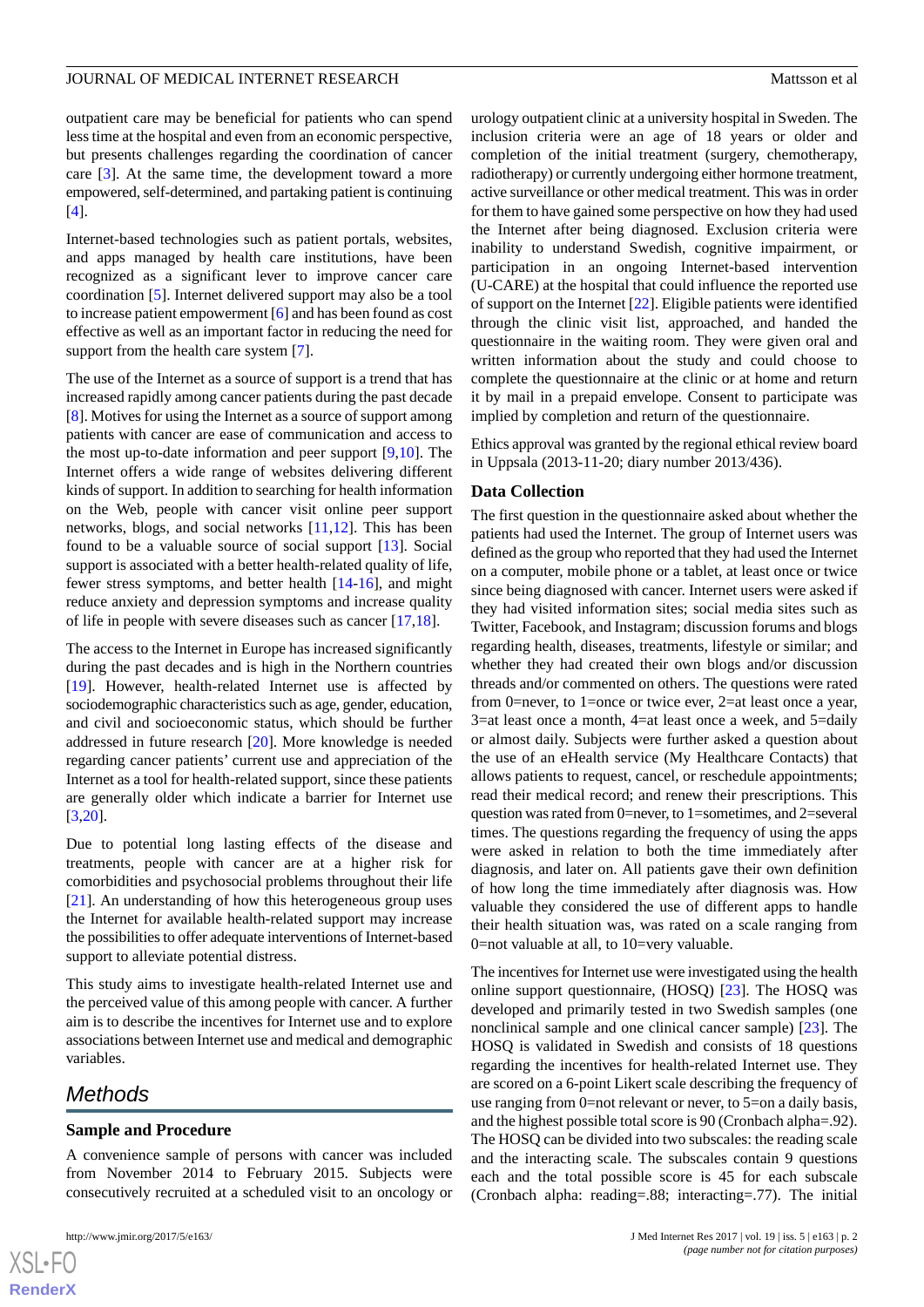### JOURNAL OF MEDICAL INTERNET RESEARCH MATTER AND THE MATTER OF ALL AND MATTER OF ALL AND MATTERNET RESEARCH

validation study of the HOSQ depicted a response pattern revealing expected differences both between the interaction and reading scales and according to age, gender, education, and health problems, hence showed a good face- and construct validity [[23\]](#page-8-10).

Demographic data on age, sex, civil status (having a partner or being single), birth country, educational level, diagnosis, time since diagnosis, and cancer treatment (completed, hormone, active surveillance, other) were collected using project-specific questions answered by both Internet users and nonusers.

### **Statistical Analysis**

The statistical analyses were performed using IBM SPSS Statistics (version 20.0).

The level of significance in this study was  $P \le 0.05$ .

Internet use, the perceived value of this, and the incentives for Internet use were analyzed descriptively. Statistical comparisons between groups were conducted with chi-square tests (sex, education, civil status, treatment, and birth country) and *t*-tests (age). Comparisons between the use of apps (information sites, discussion forums, blogs, and so on) immediately after diagnosis and later on were conducted with Wilcoxon signed rank test due to positively skewed data. Correlations between age and the HOSQ total score and the subscales were conducted with Spearman rho. The associations between Internet use and demographic and medical data were analyzed with multiple logistic regressions including age, sex, education, civil status, and completion of treatment as independent variables. This analysis was done on the HOSQ total scale and separately for each subscale. Due to positively skewed data, all HOSQ scales were dichotomized based on the median of the respective scale.

### *Results*

### **Internet Use and Demographic Characteristics**

In total, 350 questionnaires were handed out and 285 (81.4%, 285/350) were answered and returned. Three were excluded due to missing data. Two hundred and fifteen (76.2%, 215/282) of the participants reported Internet use after being diagnosed with cancer. Internet users were younger, more often had a partner, and had higher education compared with nonusers. The most common type of diagnosis was prostate or breast cancer and the median time since diagnosis was 3 years [\(Table 1\)](#page-3-0).

### **The Health Online Support Questionnaire (HOSQ) Scores Among the Internet Users**

The median score of the HOSQ reading subscale was higher compared with the HOSQ interacting subscale median score ([Table 2](#page-4-0)).

### **Associations Between Web-Based Support and Demographic and Medical Variables**

The multiple regression analysis showed that lower age was significantly associated with higher score on HOSQ total (*P*=.01) and the reading subscale (*P* .001). Having a university degree was significantly associated with a higher score on all three scales (reading: *P*=.01; interacting, *P=*.05; Total: *P* .001) compared with elementary school. Completion of treatment was significantly associated with a lower score on the HOSQ reading subscale (*P=*.05; [Table 3\)](#page-4-1).

### **Incentives for Internet Use**

The primary incentives for using the Internet for health-related support was to search for information that could improve the overall health, enable more informed decisions, and to get the best possible health care. Instrumental support such as searching for scheduled appointments, addresses, or phone numbers to health care was also reported by many Internet users. The most reported incentives from the interactive scale was staying in touch with friends and colleagues and reading about other peoples' experiences of a similar situation (see [Table 4\)](#page-5-0).

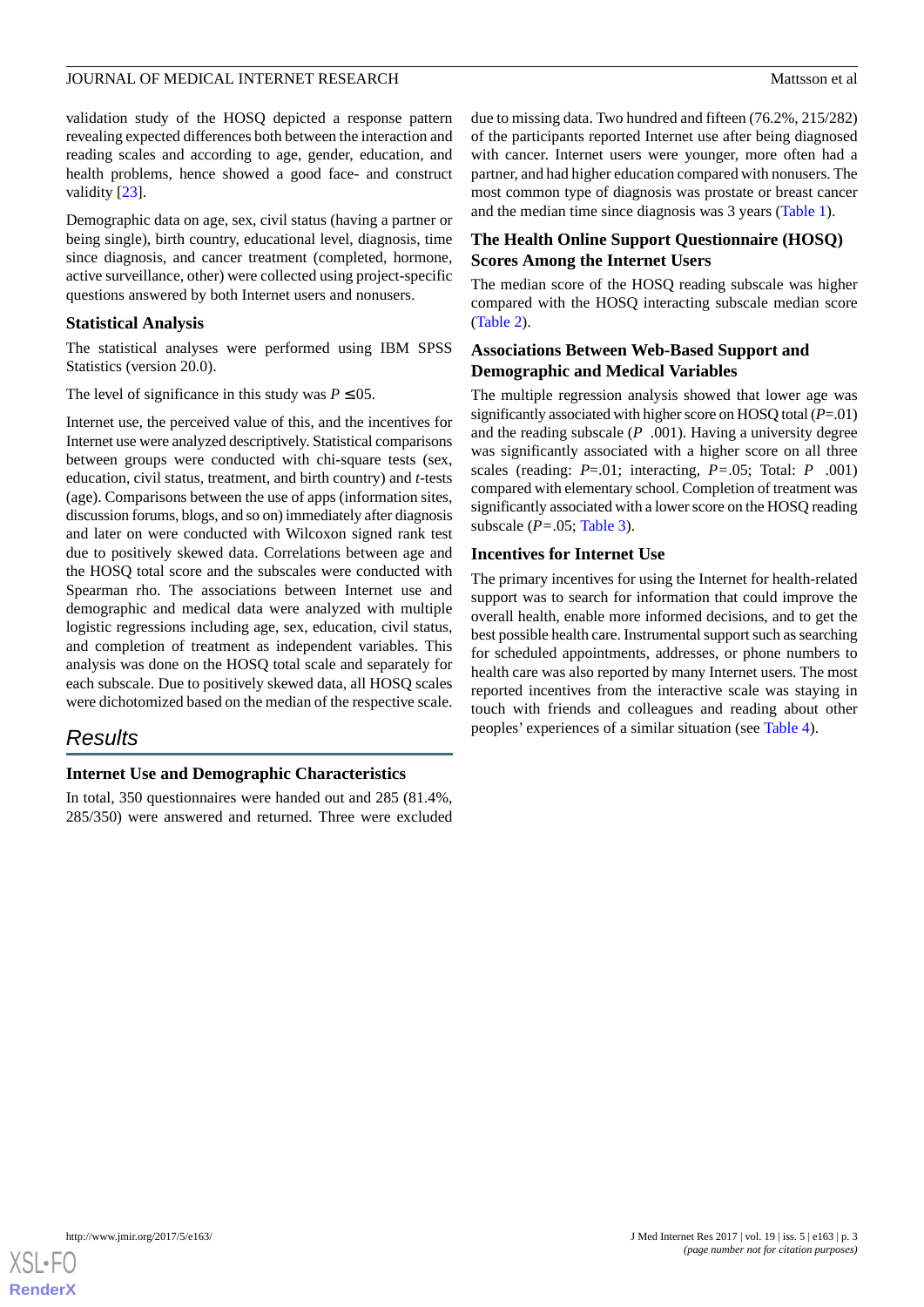### **JOURNAL OF MEDICAL INTERNET RESEARCH MATTER MATTER INC.** Mattsson et al.

<span id="page-3-0"></span>**Table 1.** Demographic characteristics of Internet users (n=215) and nonusers (n=67).

| Demographic and medical characteristics      | Internet users, $n=215$ | Nonusers, n=67 | $P$ value |
|----------------------------------------------|-------------------------|----------------|-----------|
| Age (years): mean (SD), range                | 60.5(13.8)              | 70(8.9)        | $< 001$   |
|                                              | 20-84                   | 39-90          |           |
| $Sex^a, n\,(\%)$                             |                         |                | .44       |
| Male                                         | 119 (55.3)              | 35(52.2)       |           |
| Female                                       | 94 (43.7)               | 32 (47.7)      |           |
| Education <sup>a</sup> , n $(\% )$           |                         |                | $< 001$   |
| Elementary school <sup>b</sup>               | 34(15.8)                | 31(46.3)       |           |
| Secondary school                             | 72(33.5)                | 21(31.3)       |           |
| University                                   | 105(48.8)               | 13(19.4)       |           |
| Civil status <sup>a</sup> , n (%)            |                         |                | .03       |
| Having a partner                             | 181 (84.2)              | 48(71.6)       |           |
| Single                                       | 31(14.4)                | 17(25.4)       |           |
| Birth country: Sweden                        | 189 (87.9)              | 57 (85.0)      | .94       |
| Diagnosis <sup>a</sup> , n (%)               |                         |                |           |
| Prostate cancer                              | 69 (32.0)               | 16(23.8)       |           |
| Breast cancer                                | 34(15.8)                | 12(17.9)       |           |
| Gastro-intestinal cancer                     | 15(6.9)                 | 7(10.4)        |           |
| Malignant melanoma                           | 11(5.1)                 | 4(5.9)         |           |
| Lung cancer                                  | 2(0.9)                  | 7(10.4)        |           |
| Lymphoma                                     | 30(13.9)                | 6(8.9)         |           |
| $CNSc$ tumor                                 | 12(5.6)                 | 1(1.5)         |           |
| Gynecological cancer                         | 8(3.7)                  | 1(1.5)         |           |
| Head and neck cancer                         | 2(0.9)                  | 2(2.9)         |           |
| Sarkoma                                      | 9(4.2)                  | 1(1.5)         |           |
| Hematological cancer                         | 4(1.9)                  | 0(0.0)         |           |
| Other cancer                                 | 6(2.8)                  | 2(2.9)         |           |
| Time since diagnosis, median, (range), years | $3(1-50)$               | $3(1-29)$      |           |
| Treatment condition <sup>a</sup> , n (%)     |                         |                | .17       |
| Completed treatment                          | 127(59.1)               | 35 (52.2)      |           |
| Hormone treatment                            | 37(17.2)                | 16(23.9)       |           |
| Active surveillance                          | 18(8.4)                 | 2(2.9)         |           |
| Other treatment                              | 26(12.1)                | 12(17.9)       |           |

<sup>a</sup>Due to occasional missing data in the questionnaires, the sum of the subgroups may be lower than the corresponding total numbers of individuals. <sup>b</sup>1-9th grade.

<sup>c</sup>CNS: central nervous system.

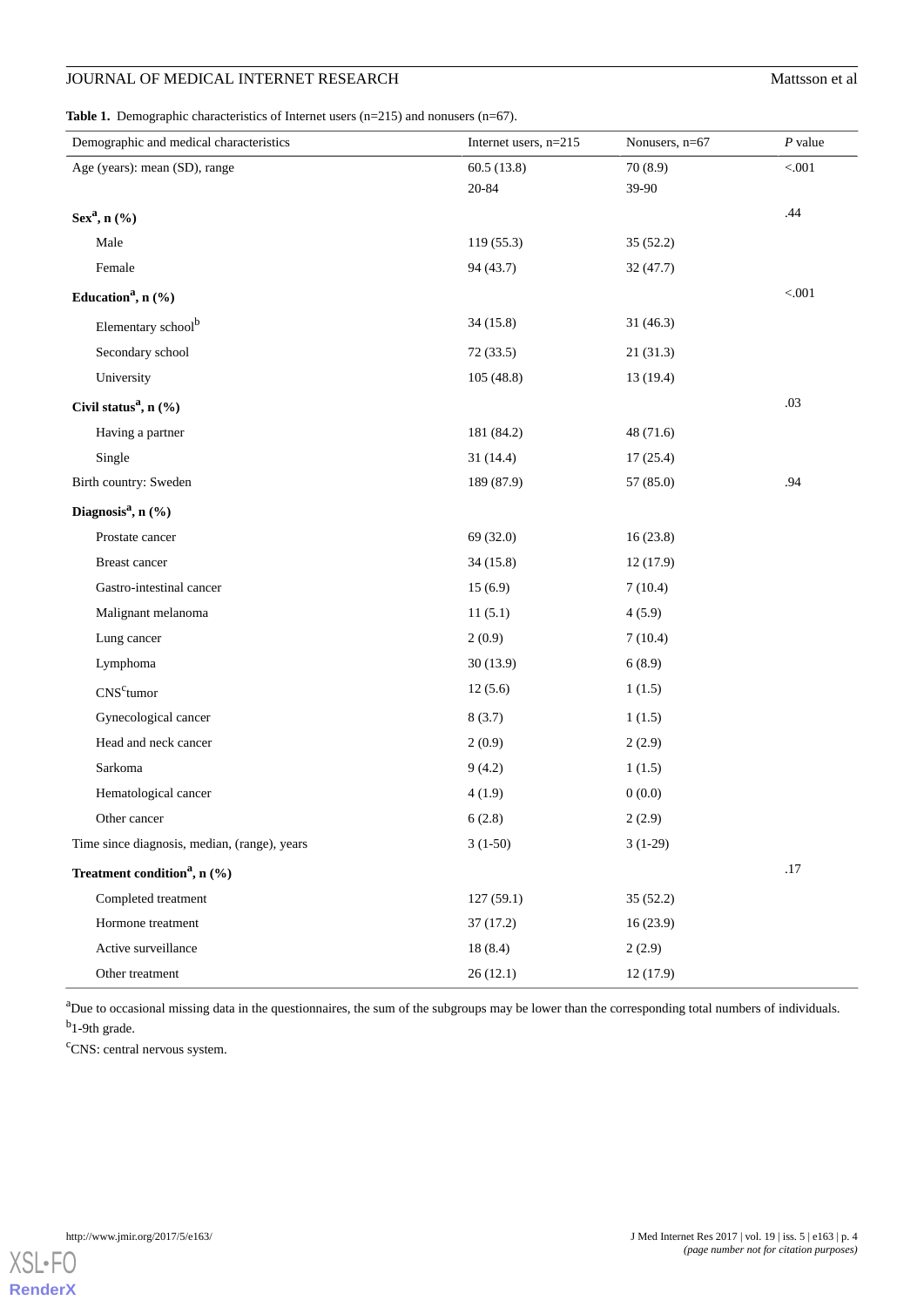### **JOURNAL OF MEDICAL INTERNET RESEARCH MATTER AND MATTER INC.** Mattsson et al.

<span id="page-4-0"></span>**Table 2.** The median and interquartile range of health online support questionnaire (HOSQ) scores among the Internet users (n=215).

|            | Demographic and medical characteristics | Total<br>(Max: 90) |                     | $HOSQa$ reading<br>(Max: 45) |                     | HOSQ interacting<br>(Max: 45) |                     |
|------------|-----------------------------------------|--------------------|---------------------|------------------------------|---------------------|-------------------------------|---------------------|
|            |                                         | Median             | Interquartile range | Median                       | Interquartile range | Median                        | Interquartile range |
| All        |                                         | 12                 | 19                  | 8                            | 15                  | $\overline{c}$                | 6.75                |
| <b>Sex</b> |                                         |                    |                     |                              |                     |                               |                     |
|            | Male                                    | 9                  | 16.25               | $\tau$                       | 13                  | $\mathbf{1}$                  | $\overline{4}$      |
|            | Female                                  | 14.5               | 20                  | 8                            | 14.5                | $\overline{4}$                | 10                  |
|            | <b>Education</b>                        |                    |                     |                              |                     |                               |                     |
|            | Elementary school                       | 7                  | 15                  | 4                            | 8.75                | $\mathbf{1}$                  | $\overline{4}$      |
|            | Secondary school                        | $\tau$             | 16                  | 6                            | 10                  | 1.50                          | 5                   |
|            | University                              | 16                 | 20                  | 11                           | 14                  | 3                             | 10                  |
|            | <b>Civil status</b>                     |                    |                     |                              |                     |                               |                     |
|            | Having a partner                        | 12                 | 28.75               | 8                            | 13.75               | $\overline{c}$                | 6                   |
|            | Single                                  | 12                 | 24.5                | 8                            | 16.5                | $\mathbf{1}$                  | 8                   |
|            | <b>Completed treatment</b>              |                    |                     |                              |                     |                               |                     |
|            | Yes                                     | 12                 | 22                  | 7                            | 16                  | $\overline{c}$                | 7                   |
|            | No                                      | 12                 | 17.5                | 9                            | 14                  | 2.5                           | 7                   |

<span id="page-4-1"></span><sup>a</sup>HOSQ: health online support questionnaire.

**Table 3.** Multiple regression analyses of the health online support questionnaire (HOSQ) scores and demographic and medical variables in the group of Internet users (n=215).

| Demographic and medical variables | Total  |               | HOSQ <sup>a</sup> reading |               | HOSQ interacting |               |
|-----------------------------------|--------|---------------|---------------------------|---------------|------------------|---------------|
|                                   | $OR^b$ | CI            | <b>OR</b>                 | CI            | <b>OR</b>        | CI            |
| Age, years                        | 0.96   | 0.94-0.99     | .95                       | 0.93-0.98     | 0.99             | 0.96-1.01     |
| <b>Sex</b>                        |        |               |                           |               |                  |               |
| Female (ref)                      |        |               |                           |               |                  |               |
| Male                              | 0.59   | $0.41 - 1.67$ | 1.14                      | $0.57 - 2.30$ | 0.69             | $0.35 - 1.36$ |
| <b>Education</b>                  |        |               |                           |               |                  |               |
| Elementary school (ref)           |        |               |                           |               |                  |               |
| Secondary school (1)              | 1.58   | 0.55-4.54     | 1.71                      | 0.59-4.91     | 1.58             | $0.61 - 4.11$ |
| University (2)                    | 5.37   | 1.98-14.55    | 4.74                      | 1.74-12.9     | 2.75             | 1.12-6.77     |
| Civil status                      |        |               |                           |               |                  |               |
| Having a partner (ref)            |        |               |                           |               |                  |               |
| Single                            | 0.99   | $0.40 - 2.43$ | 1.07                      | $0.43 - 2.66$ | 0.59             | $0.25 - 1.38$ |
| <b>Completed treatment</b>        |        |               |                           |               |                  |               |
| Yes (ref)                         |        |               |                           |               |                  |               |
| No                                | 1.74   | 0.85-3.54     | 2.03                      | 1.01-4.11     | 1.11             | $0.57 - 2.15$ |

<sup>a</sup>HOSQ: health online support questionnaire<sup>.</sup>

<sup>b</sup>OR: odds ratio.

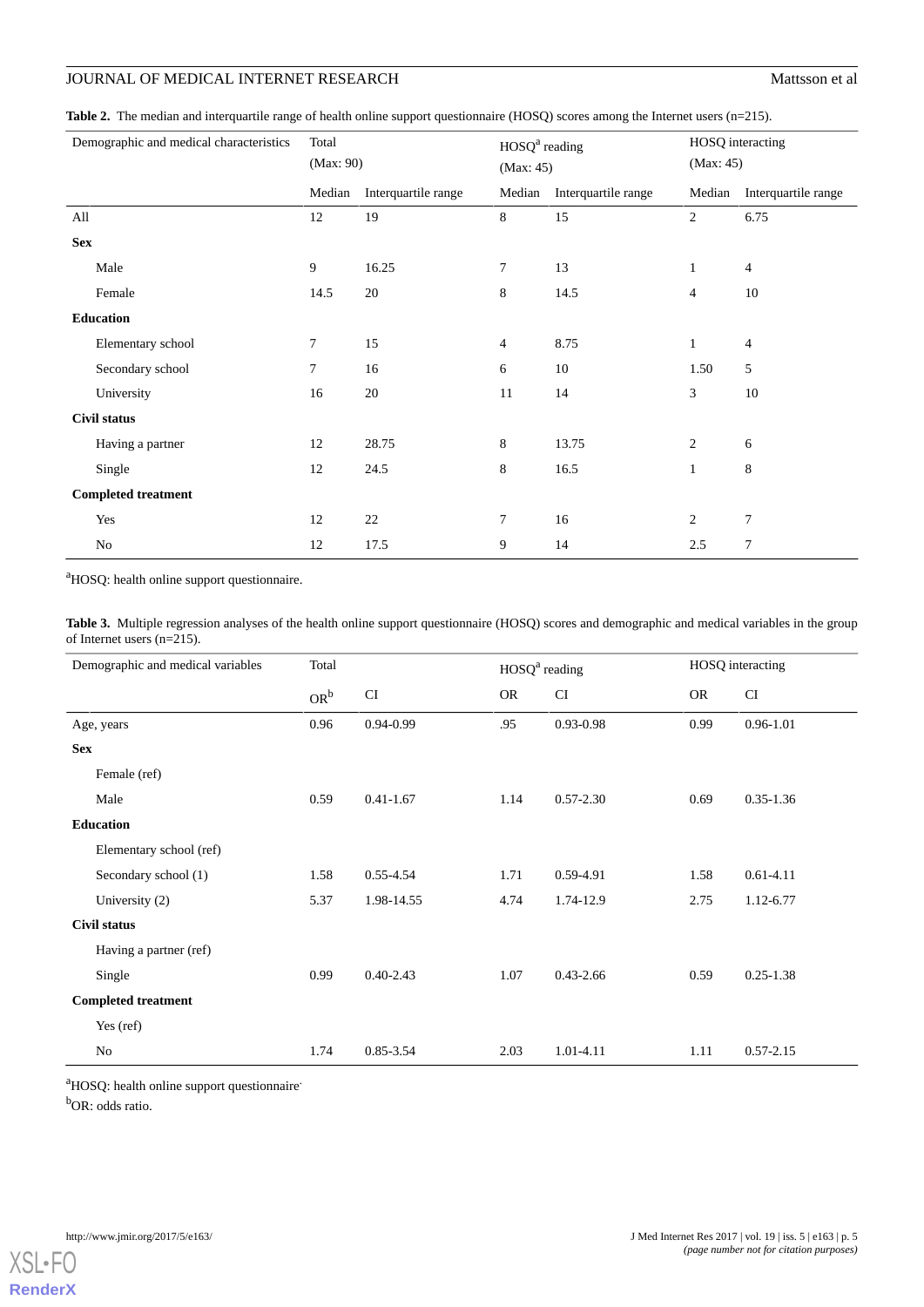### JOURNAL OF MEDICAL INTERNET RESEARCH MATTER AND THE MATTER OF ALL AND MATTER OF ALL AND MATTER OF ALL AND THE MATTER OF ALL AND THE MATTER OF ALL AND THE MATTER OF ALL AND THE MATTER OF ALL AND THE MATTER OF ALL AND THE MA

<span id="page-5-0"></span>Table 4. The frequency of participants reporting never, once or twice ever, or more than sometimes on the items respectively of the health online support questionnaire.

| Item                                                                                                    | Never      | Once or twice ever | More than sometimes |
|---------------------------------------------------------------------------------------------------------|------------|--------------------|---------------------|
|                                                                                                         | $n$ (%)    | $n$ $(\%)$         | $n$ (%)             |
| "Since I was diagnosed with cancer I have used the Internet"                                            |            |                    |                     |
| To search for information that can improve my overall health $(Ra)$                                     | 60(27.9)   | 63(29.3)           | 81 (37.7)           |
| To search for scheduled appointments, addresses or phone numbers to health<br>care providers (R)        | 76 (35.3   | 59 (27.4)          | 65(30.2)            |
| To be able to make more informed decisions regarding my illness or health 78 (35.3)<br>condition $(R)$  |            | 59 (27.4)          | 64(29.8)            |
| To search for the very latest research regarding my health situation $(R)$                              | 84 (39.1)  | 51(23.7)           | 65(30.2)            |
| To search for information so I can better understand physicians and other<br>health care personnel (R)  | 92 (42.8)  | 57(26.5)           | 52(24.2)            |
| To search for information from various sources so I can get the best possible<br>health care $(R)$      | 98 (45.6)  | 44(20.5)           | 66 (30.7)           |
| To seek further information when I feel worried (R)                                                     | 98 (45.6)  | 41(19.1)           | 61(28.4)            |
| To read about other people's experience of a particular illness or health<br>condition or treatment (R) | 106(49.3)  | 44(20.5)           | 50(23.3)            |
| To find out whether symptoms I have discovered are dangerous or not $(R)$                               | 107(49.8)  | 46(21.4)           | 47(21.9)            |
| To keep friends and relatives informed about how I'm feeling $(I^b)$                                    | 111(51.6)  | 36(16.7)           | 53 (24.7)           |
| To stay in touch with friends and colleagues when I'm sick or not feeling<br>well $(I)$                 | 114(53.1)  | 25(11.6)           | 59 (27.4)           |
| To get feedback from friends and relatives on how I'm handling my illness<br>or health situation (I)    | 143(66.5)  | 28(13.0)           | 27(12.6)            |
| To get feedback from people who have or have had the same health problem 150 (69.8)<br>as I have $(I)$  |            | 28(13.0)           | 20(9.3)             |
| To talk about a treatment for an illness or health condition that I've been<br>through $(I)$            | 152(70.7)  | 20(9.3)            | 27(26.5)            |
| To share practical advice and suggestions about illness or health (I)                                   | 154(71.6)  | 23(10.7)           | 22(10.2)            |
| To express my opinion regarding health or illness or care (I)                                           | 165(76.7)  | 17(9.9)            | 16(7.4)             |
| To look for compassion when I'm not feeling well (I)                                                    | 170 (79.1) | 13(6.1)            | 16(7.4)             |

<sup>a</sup>R: reading scale.

<sup>b</sup>I: interacting scale.

### **The Use of Apps on the Internet**

Among the Internet users, 166 (77.2%, 166/215) reported that they had used the Internet to search for health information. Forty five (20.9%, 45/215) had visited health-related discussion forums, 39 (18.1%, 39/215) had visited blogs, only one (0.5%, 1/215) had taken part in psychological treatment on the Internet, 73 (33.9%, 73/215) reported use of social media. My Healthcare Contacts had been used by 82 (38.1%, 82/215) and 38 (17.7%, 38/215) of them had taken part of information and test results in the medical e-record services, 8 (3.7%, 8/215) had scheduled appointments, 12 (5.6%, 12/215) had renewed prescriptions, and 5 (2.3%, 5/215) had chosen a general practitioner (GP). My Healthcare Contacts was considered the most valuable Internet health resource (mean=6.7; standard deviation [SD]=3) compared with information sites (mean=6.2; SD=2.6), forums (mean=6.1; SD=2.9), blogs (mean=5.8; SD=3.2), and social media (mean=4.1; SD=3.3).

The daily use of information apps immediately after diagnosis was higher (21.9%, 47/215) than later on (5.1%, 11/215), *P*<.001. One hundred and twelve (52.1%, 112/215) considered the length of the time immediately after diagnosis to be somewhere between 1 day and 3 months. The total range of reports was 1 day to 5 years and the median time was 3 months. No differences were found regarding use of other apps than information between the time immediately after the diagnosis and thereafter. The vast majority of users visiting information sites (86%) and discussion forums (81%) did so regarding their own health. Use of the other apps was less related to their own health (blogs 58%; social media 28%).

# *Discussion*

### **Principal Findings**

This study found that the persons with cancer who use the Internet for health-related support mainly search for information that enables them to improve their overall health and get the

[XSL](http://www.w3.org/Style/XSL)•FO **[RenderX](http://www.renderx.com/)**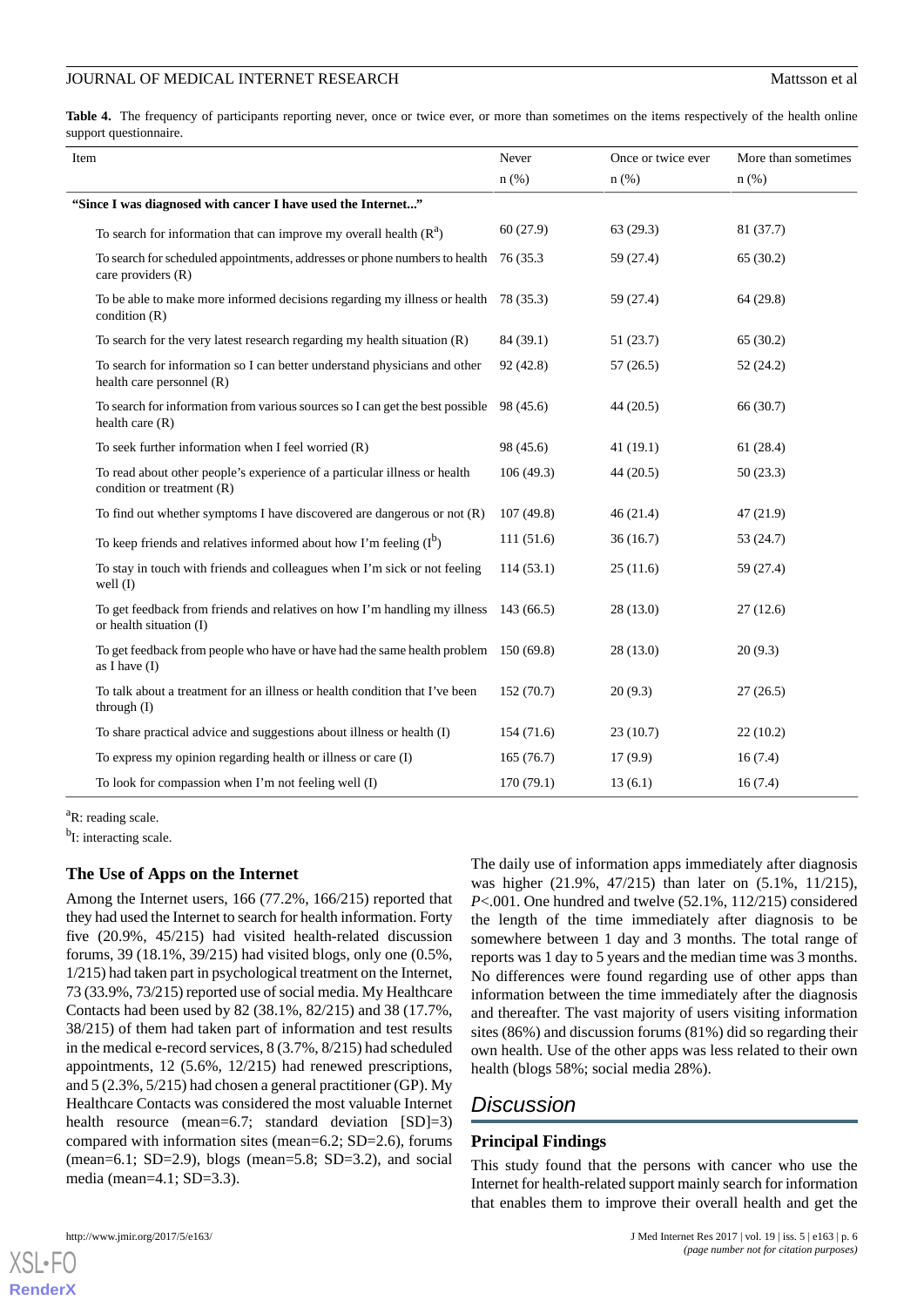### JOURNAL OF MEDICAL INTERNET RESEARCH MATTER AND THE MATTER OF ALL AND MATTER OF ALL AND MATTERNET RESEARCH

best possible health care. The health care delivered tool My Healthcare Contacts was considered very valuable among the ones who used it, hence, seems to be a satisfactory app on the Web. Younger and higher educated used the Internet significantly more than the older and less educated.

Information sites were the most frequented sites compared with social media, discussion forums, and blogs. This finding converges with other studies on health-related Internet use [[9](#page-7-8)[,20](#page-8-7),[24\]](#page-8-11). Reported reasons in previous studies are perceived lack of information from health care, the efficiency of the Internet, and as also found in this study, a desire to stay updated on the most recent information about disease-related matters [[5](#page-7-4)[,8](#page-7-7),[24\]](#page-8-11). It is well known that the need for information is associated with health-related variables [[11\]](#page-7-10). This study found that the search for information was significantly higher during the time immediately after diagnosis than later. Hence, it is of major importance for the health care system to provide patients with adequate informational support during this phase. As this study shows, information found on the Internet is considered valuable. It has been reported that well-informed patients report greater engagement in care decisions and an increased confidence in their interactions with health care providers [[24\]](#page-8-11).

Peer support is often referred to as an important factor for people with cancer, even though it is not considered as one of the most important health activities on the Internet [\[3\]](#page-7-2). The use of blogs and discussion forums was not that high in this study even though the development of these apps as well as their use has increased over the past decade [\[25](#page-8-12)]. The relatively low frequency, in this study, of visiting these sites could be explained by the relatively high age in this group since older patients are less likely to use Web-based tools [[3\]](#page-7-2). The score on the HOSQ interacting scale was lower than the score on the reading scale, which corroborates other studies reporting that taking part of information rather than also sharing information is more common [\[26](#page-8-13),[27\]](#page-8-14). It could also be that this group prefers face-to-face support since only a third of the Internet users reported use of social media. By addressing cancer patients' preferences and providing customized support in navigating the Internet, which has been found necessary, the Internet might become a significant source of peer support for this group.

The demographic factors found to predict Internet use in this study were young in age and having a university education. The variables that frequently appear to influence health-related Internet use are age, gender, educational level, perceived health, and socioeconomic and civil status [[3,](#page-7-2)[20](#page-8-7),[28\]](#page-8-15). According to the unified theory of acceptance and use of technology (UTAUT), there are factors such as gender and age that mediate actual usage of technology [\[29](#page-8-16)]. In this study, still being under treatment or active surveillance predicted a higher frequency of reading on the Internet. Other research has shown that there is also a need for support after a patient have finished treatment and are in clinical remission, at which point the contact with the health care decreases [[30\]](#page-8-17)

One third of the Internet users reported use of My Healthcare Contacts, where taking part of information and finding out test results in the medical e-record services, was the most frequent activity. This was the app that was reported as the most valuable.

There are findings suggesting that the majority of cancer patients consider improved access to their medical records as something that should be prioritized [\[3](#page-7-2)] Scheduling appointments, renewing prescriptions, and choosing one's GP was also reported, which can be highly efficient for patients as well as the health care system in reducing the workload.

Despite just over 20 years of Internet, the number of people using it is still expanding in Sweden. The access as well as Internet use is still increasing even though the vast majority of people in Sweden already use the Internet. In particular, the group of younger pensioners using the Internet is growing. Currently, almost 100% of people between the ages of 12-55 years, and approximately 90% of people aged 60-65 years use the Internet in Sweden [\[31](#page-8-18)]. Future patients with cancer will be more active Internet users compared with today's patients. This puts demands on the health care system regarding the development of relevant Web apps to meet their needs.

#### **Strengths and Limitations**

The response rate was high (81%) and 75% of the participants were Internet users. To avoid selection bias the questionnaire was handed out at the clinic instead of being administered in a Web-based context to Internet users only. This way we were able to compare demographic and disease-related variables between the Internet users and the nonusers. The heterogeneity regarding diagnosis, age, educational level, and sex was satisfactory. Thus, the results may be fairly representative for people with cancer but limited to patients that have completed their initial treatment. However, there is a need for diagnose specific studies as well.

Many of the patients who chose not to answer the questionnaire said that they did not use the Internet, hence, did not think it was relevant for them to respond. Therefore, the percentage of Internet users in this study may be higher than what is representative for the population examined.

The patients' definition of the time immediately after the diagnosis varied greatly. Therefore, results showing that the need for information was significantly higher immediately after diagnosis compared with later should be interpreted with caution, since the time "immediately after" the diagnosis might overlap the time "later on."

A recall bias among the Internet users should also be taken into consideration since the median time since diagnosis is 3 years, meaning that the frequencies of Internet use may be under- or overestimated, which decreases the reliability of the findings.

The questionnaire used in this study, the HOSQ, has not been used previously, so the validity and reliability are uncertain. However, it has been psychometrically tested and validated regarding face and content validity in two samples where the response pattern revealed expected differences both between the interaction and reading scales and according to age, gender, education, and health problems [\[23](#page-8-10)].

According to UTAUT [\[29](#page-8-16)], there are factors mediating actual usage of technology that has not been collected in this study. It should therefore be taken into consideration that there may be

 $XS$ -FO **[RenderX](http://www.renderx.com/)**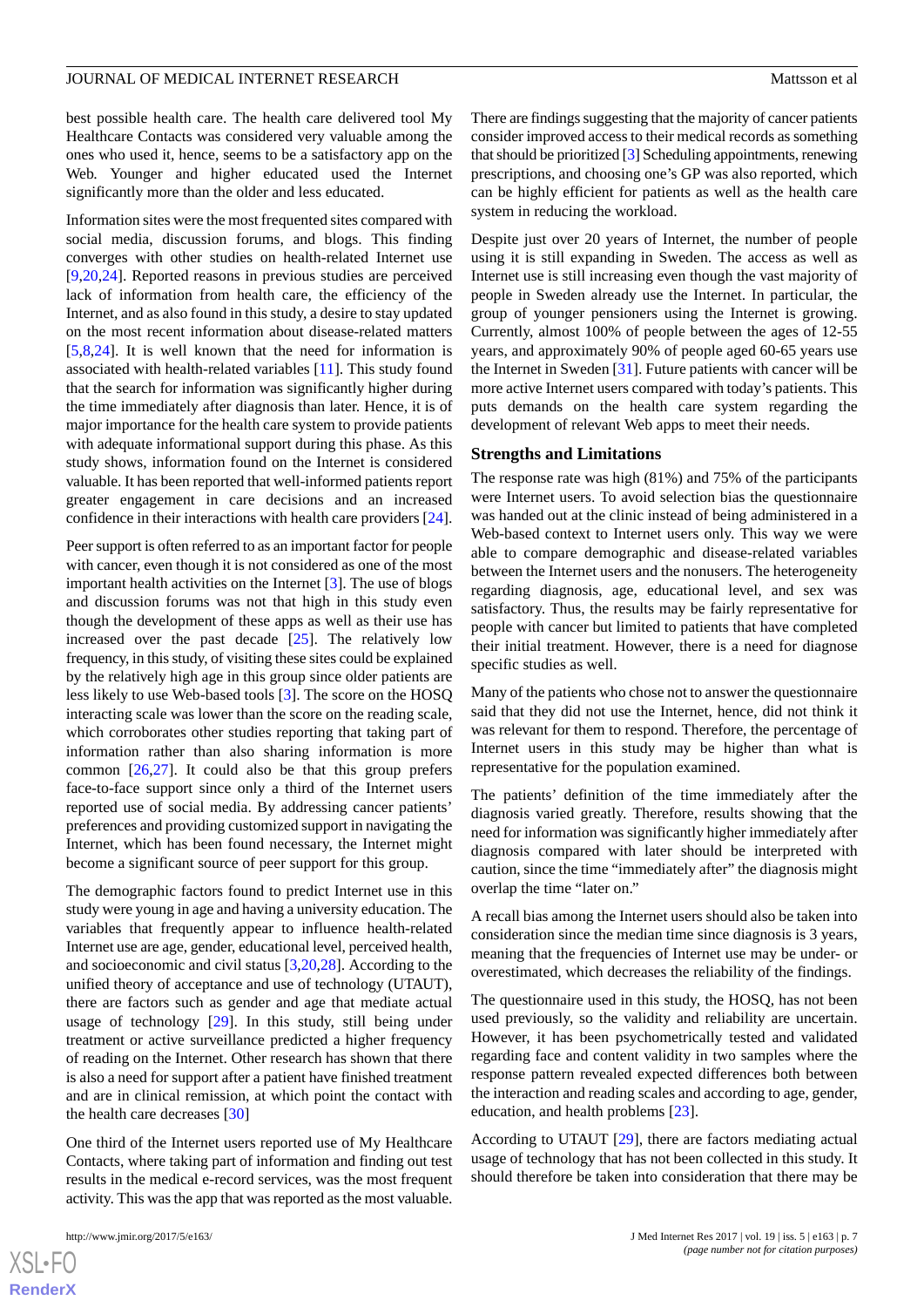### JOURNAL OF MEDICAL INTERNET RESEARCH MATTER AND THE MATTER OF MATTER OF ALL AND MATTER OF ALL AND MATTER OF ALL AND MATTER OF ALL AND MATTER OF ALL AND MATTER OF ALL AND MATTER OF ALL AND MATTER OF ALL AND MATTER OF ALL AN

other variables than the one collected that may have an impact on the results in this study.

### **Conclusions**

This study has found that patients turn to the Internet primarily for informational support that enable them to improve their overall health, make more informed decisions, and to get the best possible health care. Also to stay in touch with friends and colleagues and take part of other peoples' experiences of a similar situation. Instrumental support such as searching for scheduled appointments, phone numbers, and addresses to health care was also something that they used the Internet for. The perceived value of the apps examined in this study was generally high. The use of instrumental support such as My Healthcare Contacts was considered the most valuable activity on the Web.

Internet use was associated with having a university degree and being younger. This may indicate that the threshold for health-related activities on the Web is higher for older and less educated individuals, which needs to be addressed in future research.

### **Practice Implications**

A better understanding of health-related Internet use in different groups is a prerequisite to the provision of adequate Internet delivered support. By learning more about the incentives for health-related Internet use in various contexts of people with cancer, we may be able to develop tailored support that may alleviate potential distress, save costs, and reduce health care workload.

### **Acknowledgments**

We are grateful to all the patients who took part in the survey. Also to the staff at the urology- and oncology department who made it possible for us to administer the questionnaire. This research was funded by a grant to the U-CARE program, hosted by the group Clinical psychology in health care, PI Louise von Essen. MC participated in the work within her employment at Uppsala University. BJ was partly funded by the U-CARE and partly within her employment at Uppsala University.

### **Authors' Contributions**

SM contributed to the study design and drafted the manuscript. EO, MC, and BJ contributed to the study design and helped to draft the manuscript.

### **Conflicts of Interest**

<span id="page-7-0"></span>None declared.

#### <span id="page-7-1"></span>**References**

- <span id="page-7-2"></span>1. American Society of Clinical Oncology. The state of cancer care in America, 2014: a report by the American Society of Clinical Oncology. J Oncol Pract 2014 Mar;10(2):119-142. [doi: [10.1200/JOP.2014.001386\]](http://dx.doi.org/10.1200/JOP.2014.001386) [Medline: [24618075\]](http://www.ncbi.nlm.nih.gov/entrez/query.fcgi?cmd=Retrieve&db=PubMed&list_uids=24618075&dopt=Abstract)
- <span id="page-7-3"></span>2. Jönsson B, Hofmarcher T, Lindgren P, Wilking N. The cost and burden of cancer in the European Union 1995-2014. Eur J Cancer 2016 Oct;66:162-170. [doi: [10.1016/j.ejca.2016.06.022](http://dx.doi.org/10.1016/j.ejca.2016.06.022)] [Medline: [27589247\]](http://www.ncbi.nlm.nih.gov/entrez/query.fcgi?cmd=Retrieve&db=PubMed&list_uids=27589247&dopt=Abstract)
- <span id="page-7-4"></span>3. Girault A, Ferrua M, Lalloué B, Sicotte C, Fourcade A, Yatim F, et al. Internet-based technologies to improve cancer care coordination: current use and attitudes among cancer patients. Eur J Cancer 2015 Mar;51(4):551-557. [doi: [10.1016/j.ejca.2014.12.001\]](http://dx.doi.org/10.1016/j.ejca.2014.12.001) [Medline: [25661828\]](http://www.ncbi.nlm.nih.gov/entrez/query.fcgi?cmd=Retrieve&db=PubMed&list_uids=25661828&dopt=Abstract)
- <span id="page-7-5"></span>4. Notisum. 2014. Svensk författningssamling: Patientlagen (2014:821) URL: [http://www.notisum.se/rnp/sls/sfs/20140821.](http://www.notisum.se/rnp/sls/sfs/20140821.pdf) [pdf](http://www.notisum.se/rnp/sls/sfs/20140821.pdf) [accessed 2017-05-08] [[WebCite Cache ID 6qIvY5W3j](http://www.webcitation.org/

                                            6qIvY5W3j)]
- <span id="page-7-6"></span>5. Clauser SB, Wagner EH, Aiello BE, Tuzzio L, Greene SM. Improving modern cancer care through information technology. Am J Prev Med 2011 May;40(5 Suppl 2):S198-S207 [[FREE Full text\]](http://europepmc.org/abstract/MED/21521595) [doi: [10.1016/j.amepre.2011.01.014\]](http://dx.doi.org/10.1016/j.amepre.2011.01.014) [Medline: [21521595](http://www.ncbi.nlm.nih.gov/entrez/query.fcgi?cmd=Retrieve&db=PubMed&list_uids=21521595&dopt=Abstract)]
- <span id="page-7-7"></span>6. Groen WG, Kuijpers W, Oldenburg HS, Wouters MW, Aaronson NK, van Harten Wim H. Empowerment of cancer survivors through information technology: an integrative review. J Med Internet Res 2015;17(11):e270 [\[FREE Full text\]](http://www.jmir.org/2015/11/e270/) [doi: [10.2196/jmir.4818](http://dx.doi.org/10.2196/jmir.4818)] [Medline: [26614438](http://www.ncbi.nlm.nih.gov/entrez/query.fcgi?cmd=Retrieve&db=PubMed&list_uids=26614438&dopt=Abstract)]
- <span id="page-7-9"></span><span id="page-7-8"></span>7. Elbert NJ, van OH, van RW, Ekeland AG, Hakkaart-van RL, Raat H, et al. Effectiveness and cost-effectiveness of ehealth interventions in somatic diseases: a systematic review of systematic reviews and meta-analyses. J Med Internet Res 2014;16(4):e110 [\[FREE Full text](http://www.jmir.org/2014/4/e110/)] [doi: [10.2196/jmir.2790](http://dx.doi.org/10.2196/jmir.2790)] [Medline: [24739471](http://www.ncbi.nlm.nih.gov/entrez/query.fcgi?cmd=Retrieve&db=PubMed&list_uids=24739471&dopt=Abstract)]
- <span id="page-7-10"></span>8. Carlsson ME. Cancer patients seeking information from sources outside the health care system: change over a decade. Eur J Oncol Nurs 2009 Sep;13(4):304-305. [doi: [10.1016/j.ejon.2009.03.005](http://dx.doi.org/10.1016/j.ejon.2009.03.005)] [Medline: [19362053](http://www.ncbi.nlm.nih.gov/entrez/query.fcgi?cmd=Retrieve&db=PubMed&list_uids=19362053&dopt=Abstract)]
- 9. Yli-Uotila T, Rantanen A, Suominen T. Motives of cancer patients for using the internet to seek social support. Eur J Cancer Care (Engl) 2013 Mar;22(2):261-271. [doi: [10.1111/ecc.12025](http://dx.doi.org/10.1111/ecc.12025)] [Medline: [23320398\]](http://www.ncbi.nlm.nih.gov/entrez/query.fcgi?cmd=Retrieve&db=PubMed&list_uids=23320398&dopt=Abstract)
- 10. Wallin EE, Mattsson S, Olsson EM. The preference for internet-based psychological interventions by individuals without past or current use of mental health treatment delivered online: a survey study with mixed-methods analysis. JMIR Ment Health 2016;3(2):e25 [\[FREE Full text\]](http://mental.jmir.org/2016/2/e25/) [doi: [10.2196/mental.5324\]](http://dx.doi.org/10.2196/mental.5324) [Medline: [27302200\]](http://www.ncbi.nlm.nih.gov/entrez/query.fcgi?cmd=Retrieve&db=PubMed&list_uids=27302200&dopt=Abstract)
- 11. Beckjord EB, Arora NK, McLaughlin W, Oakley-Girvan I, Hamilton AS, Hesse BW. Health-related information needs in a large and diverse sample of adult cancer survivors: implications for cancer care. J Cancer Surviv 2008 Sep;2(3):179-189. [doi: [10.1007/s11764-008-0055-0](http://dx.doi.org/10.1007/s11764-008-0055-0)] [Medline: [18792791\]](http://www.ncbi.nlm.nih.gov/entrez/query.fcgi?cmd=Retrieve&db=PubMed&list_uids=18792791&dopt=Abstract)

[XSL](http://www.w3.org/Style/XSL)•FO **[RenderX](http://www.renderx.com/)**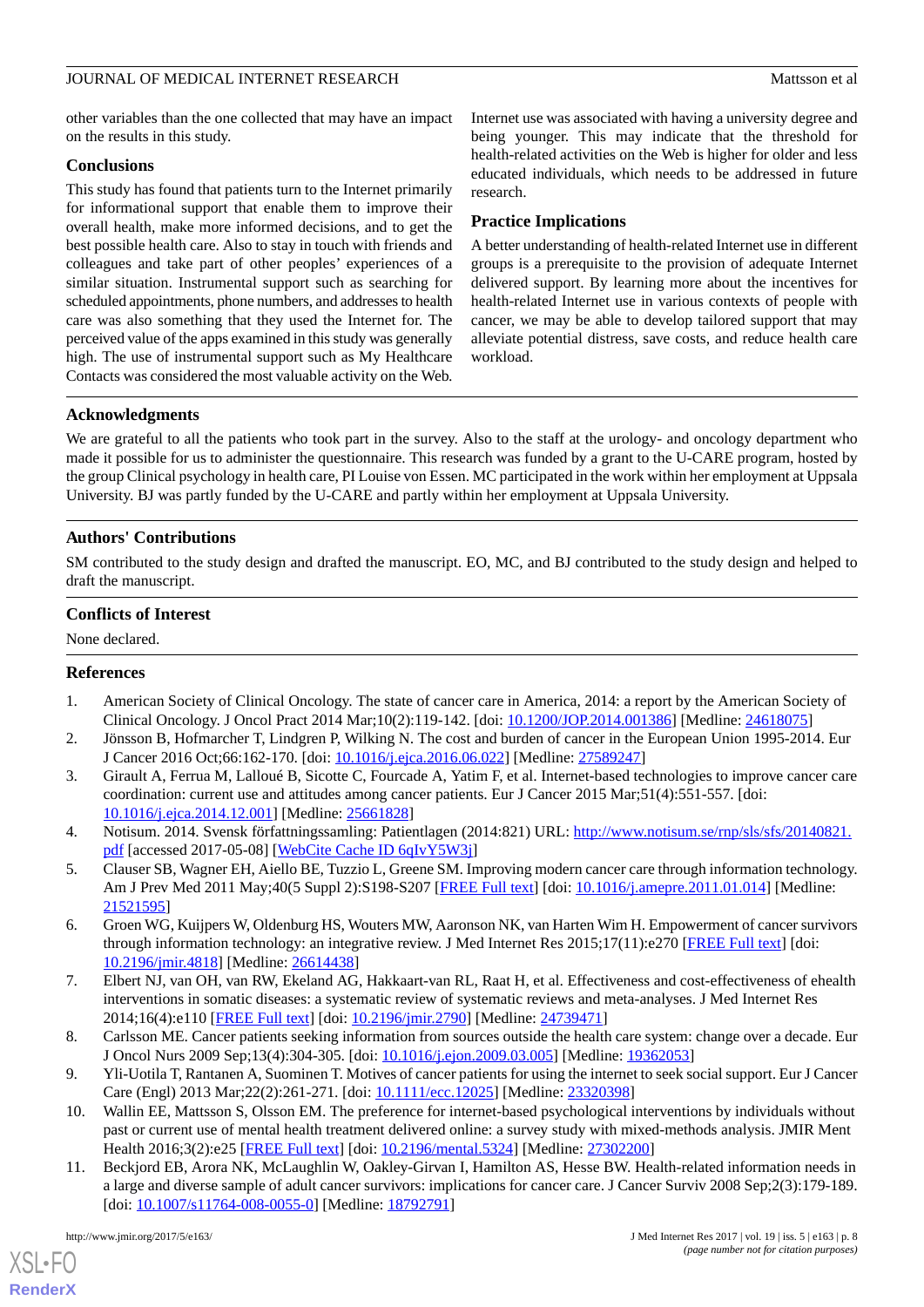### JOURNAL OF MEDICAL INTERNET RESEARCH MATTER AND THE MATTER OF MATTER OF ALL AND MATTER OF ALL AND MATTER OF ALL AND THE MATTER OF ALL AND THE MATTER OF ALL AND THE MATTER OF ALL AND THE MATTER OF ALL AND THE MATTER OF ALL

- <span id="page-8-0"></span>12. Fox S, Purcell K. Pew Research Center. 2010. Chronic disease and the internet URL: [http://www.pewinternet.org/2010/](http://www.pewinternet.org/2010/03/24/chronic-disease-and-the-internet/) [03/24/chronic-disease-and-the-internet/](http://www.pewinternet.org/2010/03/24/chronic-disease-and-the-internet/) [accessed 2017-05-08] [\[WebCite Cache ID 6qIvktBd9\]](http://www.webcitation.org/

                                            6qIvktBd9)
- <span id="page-8-2"></span><span id="page-8-1"></span>13. Sugawara Y, Narimatsu H, Hozawa A, Shao L, Otani K, Fukao A. Cancer patients on Twitter: a novel patient community on social media. BMC Res Notes 2012;5:699 [[FREE Full text](http://www.biomedcentral.com/1756-0500/5/699)] [doi: [10.1186/1756-0500-5-699\]](http://dx.doi.org/10.1186/1756-0500-5-699) [Medline: [23270426](http://www.ncbi.nlm.nih.gov/entrez/query.fcgi?cmd=Retrieve&db=PubMed&list_uids=23270426&dopt=Abstract)]
- 14. Giordano GN, Björk J, Lindström M. Social capital and self-rated health--a study of temporal (causal) relationships. Soc Sci Med 2012 Jul;75(2):340-348. [doi: [10.1016/j.socscimed.2012.03.011](http://dx.doi.org/10.1016/j.socscimed.2012.03.011)] [Medline: [22537483](http://www.ncbi.nlm.nih.gov/entrez/query.fcgi?cmd=Retrieve&db=PubMed&list_uids=22537483&dopt=Abstract)]
- <span id="page-8-3"></span>15. Fiorillo D, Sabatini F. Quality and quantity: the role of social interactions in self-reported individual health. Soc Sci Med 2011 Dec;73(11):1644-1652. [doi: [10.1016/j.socscimed.2011.09.007\]](http://dx.doi.org/10.1016/j.socscimed.2011.09.007) [Medline: [22001229\]](http://www.ncbi.nlm.nih.gov/entrez/query.fcgi?cmd=Retrieve&db=PubMed&list_uids=22001229&dopt=Abstract)
- <span id="page-8-4"></span>16. Gerich J. Effects of social networks on health from a stress theoretical perspective. Soc Indic Res 2013;118(1):349-364.
- <span id="page-8-5"></span>17. Klemm P. Effects of online support group format (moderated vs peer-led) on depressive symptoms and extent of participation in women with breast cancer. Comput Inform Nurs 2012 Jan;30(1):9-18. [doi: [10.1097/NCN.0b013e3182343efa](http://dx.doi.org/10.1097/NCN.0b013e3182343efa)] [Medline: [22240564](http://www.ncbi.nlm.nih.gov/entrez/query.fcgi?cmd=Retrieve&db=PubMed&list_uids=22240564&dopt=Abstract)]
- <span id="page-8-6"></span>18. Pinar G, Okdem S, Buyukgonenc L, Ayhan A. The relationship between social support and the level of anxiety, depression, and quality of life of Turkish women with gynecologic cancer. Cancer Nurs 2012;35(3):229-235. [doi: [10.1097/NCC.0b013e31822c47bd\]](http://dx.doi.org/10.1097/NCC.0b013e31822c47bd) [Medline: [21946902\]](http://www.ncbi.nlm.nih.gov/entrez/query.fcgi?cmd=Retrieve&db=PubMed&list_uids=21946902&dopt=Abstract)
- <span id="page-8-7"></span>19. Europa. Digital economy and society URL: <http://ec.europa.eu/eurostat/web/digital-economy-and-society> [accessed 2017-04-24] [\[WebCite Cache ID 6pxiFROiT\]](http://www.webcitation.org/

                                            6pxiFROiT)
- <span id="page-8-8"></span>20. Nölke L, Mensing M, Krämer A, Hornberg C. Sociodemographic and health-(care-)related characteristics of online health information seekers: a cross-sectional German study. BMC Public Health 2015;15:31 [[FREE Full text](http://bmcpublichealth.biomedcentral.com/articles/10.1186/s12889-015-1423-0)] [doi: [10.1186/s12889-015-1423-0\]](http://dx.doi.org/10.1186/s12889-015-1423-0) [Medline: [25631456](http://www.ncbi.nlm.nih.gov/entrez/query.fcgi?cmd=Retrieve&db=PubMed&list_uids=25631456&dopt=Abstract)]
- <span id="page-8-9"></span>21. Elliott J, Fallows A, Staetsky L, Smith PW, Foster CL, Maher EJ, et al. The health and well-being of cancer survivors in the UK: findings from a population-based survey. Br J Cancer 2011 Nov 8;105 Suppl 1:S11-S20 [[FREE Full text](http://dx.doi.org/10.1038/bjc.2011.418)] [doi: [10.1038/bjc.2011.418](http://dx.doi.org/10.1038/bjc.2011.418)] [Medline: [22048028\]](http://www.ncbi.nlm.nih.gov/entrez/query.fcgi?cmd=Retrieve&db=PubMed&list_uids=22048028&dopt=Abstract)
- <span id="page-8-10"></span>22. Mattsson S, Alfonsson S, Carlsson M, Nygren P, Olsson E, Johansson B. U-CARE: Internet-based stepped care with interactive support and cognitive behavioral therapy for reduction of anxiety and depressive symptoms in cancer--a clinical trial protocol. BMC Cancer 2013;13:414 [\[FREE Full text\]](http://www.biomedcentral.com/1471-2407/13/414) [doi: [10.1186/1471-2407-13-414](http://dx.doi.org/10.1186/1471-2407-13-414)] [Medline: [24024826](http://www.ncbi.nlm.nih.gov/entrez/query.fcgi?cmd=Retrieve&db=PubMed&list_uids=24024826&dopt=Abstract)]
- <span id="page-8-12"></span><span id="page-8-11"></span>23. Mattsson S, Olsson EM, Alfonsson S, Johansson B, Carlsson M. Measuring use of health-related support on the internet: development of the health online support questionnaire (HOSQ). J Med Internet Res 2015 Nov 20;17(11):e266 [\[FREE Full](http://www.jmir.org/2015/11/e266/) [text](http://www.jmir.org/2015/11/e266/)] [doi: [10.2196/jmir.4425](http://dx.doi.org/10.2196/jmir.4425)] [Medline: [26589638](http://www.ncbi.nlm.nih.gov/entrez/query.fcgi?cmd=Retrieve&db=PubMed&list_uids=26589638&dopt=Abstract)]
- <span id="page-8-13"></span>24. Dolce MC. The Internet as a source of health information: experiences of cancer survivors and caregivers with healthcare providers. Oncol Nurs Forum 2011 May;38(3):353-359. [doi: [10.1188/11.ONF.353-359\]](http://dx.doi.org/10.1188/11.ONF.353-359) [Medline: [21531685](http://www.ncbi.nlm.nih.gov/entrez/query.fcgi?cmd=Retrieve&db=PubMed&list_uids=21531685&dopt=Abstract)]
- <span id="page-8-14"></span>25. Coiera E. Social networks, social media, and social diseases. BMJ 2013;346:f3007. [Medline: [23697672](http://www.ncbi.nlm.nih.gov/entrez/query.fcgi?cmd=Retrieve&db=PubMed&list_uids=23697672&dopt=Abstract)]
- <span id="page-8-15"></span>26. Magnezi R, Bergman YS, Grosberg D. Online activity and participation in treatment affects the perceived efficacy of social health networks among patients with chronic illness. J Med Internet Res 2014;16(1):e12 [[FREE Full text](http://www.jmir.org/2014/1/e12/)] [doi: [10.2196/jmir.2630](http://dx.doi.org/10.2196/jmir.2630)] [Medline: [24413148](http://www.ncbi.nlm.nih.gov/entrez/query.fcgi?cmd=Retrieve&db=PubMed&list_uids=24413148&dopt=Abstract)]
- <span id="page-8-16"></span>27. Thackeray R, Crookston BT, West JH. Correlates of health-related social media use among adults. J Med Internet Res 2013;15(1):e21 [\[FREE Full text](http://www.jmir.org/2013/1/e21/)] [doi: [10.2196/jmir.2297\]](http://dx.doi.org/10.2196/jmir.2297) [Medline: [23367505](http://www.ncbi.nlm.nih.gov/entrez/query.fcgi?cmd=Retrieve&db=PubMed&list_uids=23367505&dopt=Abstract)]
- <span id="page-8-17"></span>28. Andreassen HK, Bujnowska-Fedak MM, Chronaki CE, Dumitru RC, Pudule I, Santana S, et al. European citizens' use of E-health services: a study of seven countries. BMC Public Health 2007;7:53 [\[FREE Full text](http://www.biomedcentral.com/1471-2458/7/53)] [doi: [10.1186/1471-2458-7-53\]](http://dx.doi.org/10.1186/1471-2458-7-53) [Medline: [17425798](http://www.ncbi.nlm.nih.gov/entrez/query.fcgi?cmd=Retrieve&db=PubMed&list_uids=17425798&dopt=Abstract)]
- <span id="page-8-18"></span>29. Venkatesh V, Morris M, Davis G, Davis F. User acceptance of information technology: toward a unified view. MIS Quarterly 2003;27(3):425-478.
- 30. Garrett K, Okuyama S, Jones W, Barnes D, Tran Z, Spencer L, et al. Bridging the transition from cancer patient to survivor: pilot study results of the Cancer Survivor Telephone Education and Personal Support (C-STEPS) program. Patient Educ Couns 2013 Aug;92(2):266-272 [[FREE Full text](http://europepmc.org/abstract/MED/23647980)] [doi: [10.1016/j.pec.2013.04.002](http://dx.doi.org/10.1016/j.pec.2013.04.002)] [Medline: [23647980](http://www.ncbi.nlm.nih.gov/entrez/query.fcgi?cmd=Retrieve&db=PubMed&list_uids=23647980&dopt=Abstract)]
- 31. Findahl O. Svenskarna och internet (The Swedes and the Internet 2014). Stockholm: Stiftelsen för internet infrastruktur (The Institute of Internet Infrastructure); 2014.

### **Abbreviations**

**HOSQ:** health online support questionnaire